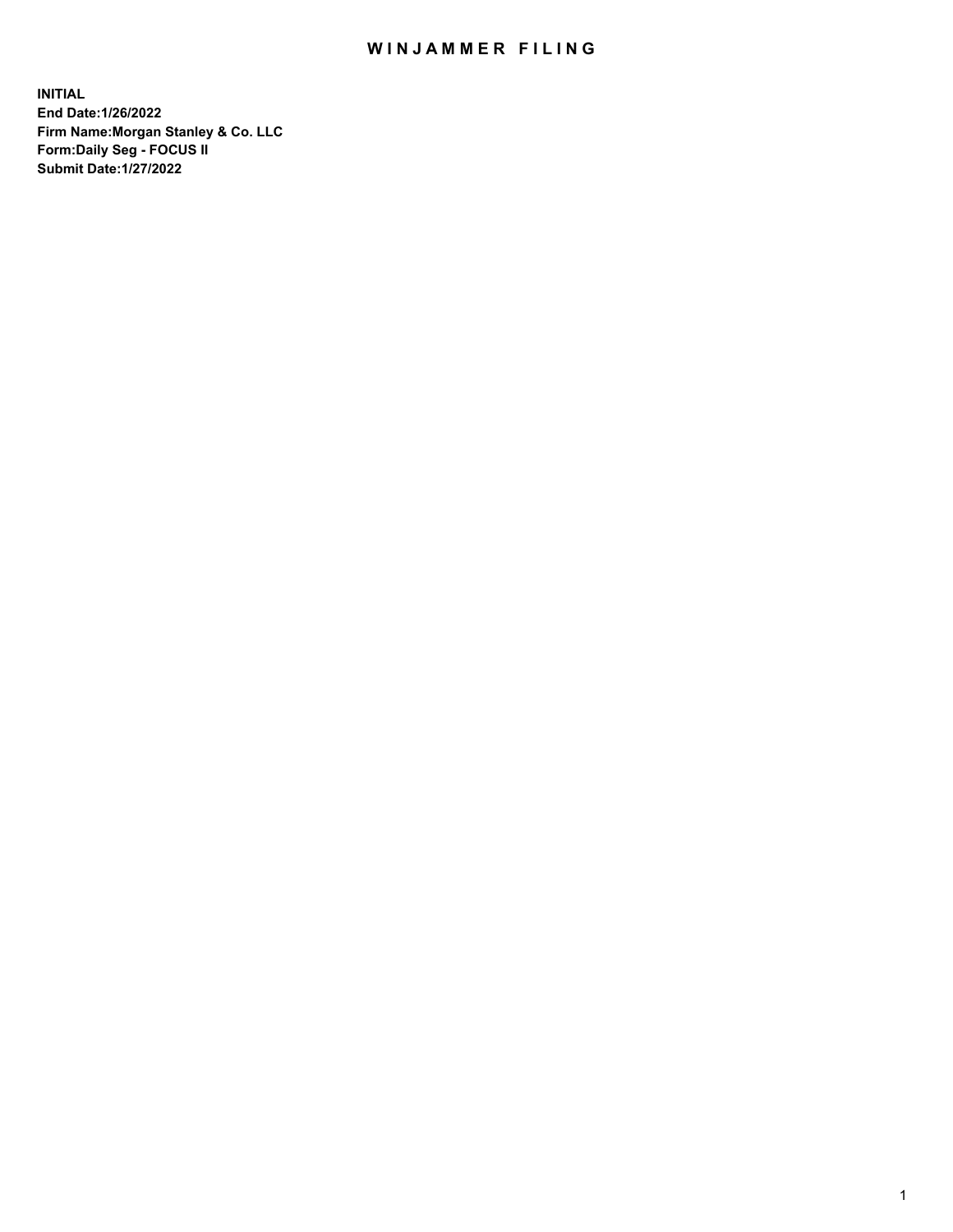**INITIAL End Date:1/26/2022 Firm Name:Morgan Stanley & Co. LLC Form:Daily Seg - FOCUS II Submit Date:1/27/2022 Daily Segregation - Cover Page**

| Name of Company                                                                                                                                                                                                                                                                                                                | Morgan Stanley & Co. LLC                                    |
|--------------------------------------------------------------------------------------------------------------------------------------------------------------------------------------------------------------------------------------------------------------------------------------------------------------------------------|-------------------------------------------------------------|
| <b>Contact Name</b>                                                                                                                                                                                                                                                                                                            | <b>Ikram Shah</b>                                           |
| <b>Contact Phone Number</b>                                                                                                                                                                                                                                                                                                    | 212-276-0963                                                |
| <b>Contact Email Address</b>                                                                                                                                                                                                                                                                                                   | lkram.shah@morganstanley.com                                |
| FCM's Customer Segregated Funds Residual Interest Target (choose one):<br>a. Minimum dollar amount: ; or<br>b. Minimum percentage of customer segregated funds required:% ; or<br>c. Dollar amount range between: and; or<br>d. Percentage range of customer segregated funds required between:% and%.                         | 235,000,000<br><u>0</u><br>0 <sup>0</sup><br>00             |
| FCM's Customer Secured Amount Funds Residual Interest Target (choose one):<br>a. Minimum dollar amount: : or<br>b. Minimum percentage of customer secured funds required:%; or<br>c. Dollar amount range between: and; or<br>d. Percentage range of customer secured funds required between: % and %.                          | 140,000,000<br><u>0</u><br>0 <sub>0</sub><br>0 <sub>0</sub> |
| FCM's Cleared Swaps Customer Collateral Residual Interest Target (choose one):<br>a. Minimum dollar amount: ; or<br>b. Minimum percentage of cleared swaps customer collateral required:% ; or<br>c. Dollar amount range between: and; or<br>d. Percentage range of cleared swaps customer collateral required between:% and%. | 92,000,000<br><u>0</u><br><u>00</u><br>00                   |

Attach supporting documents CH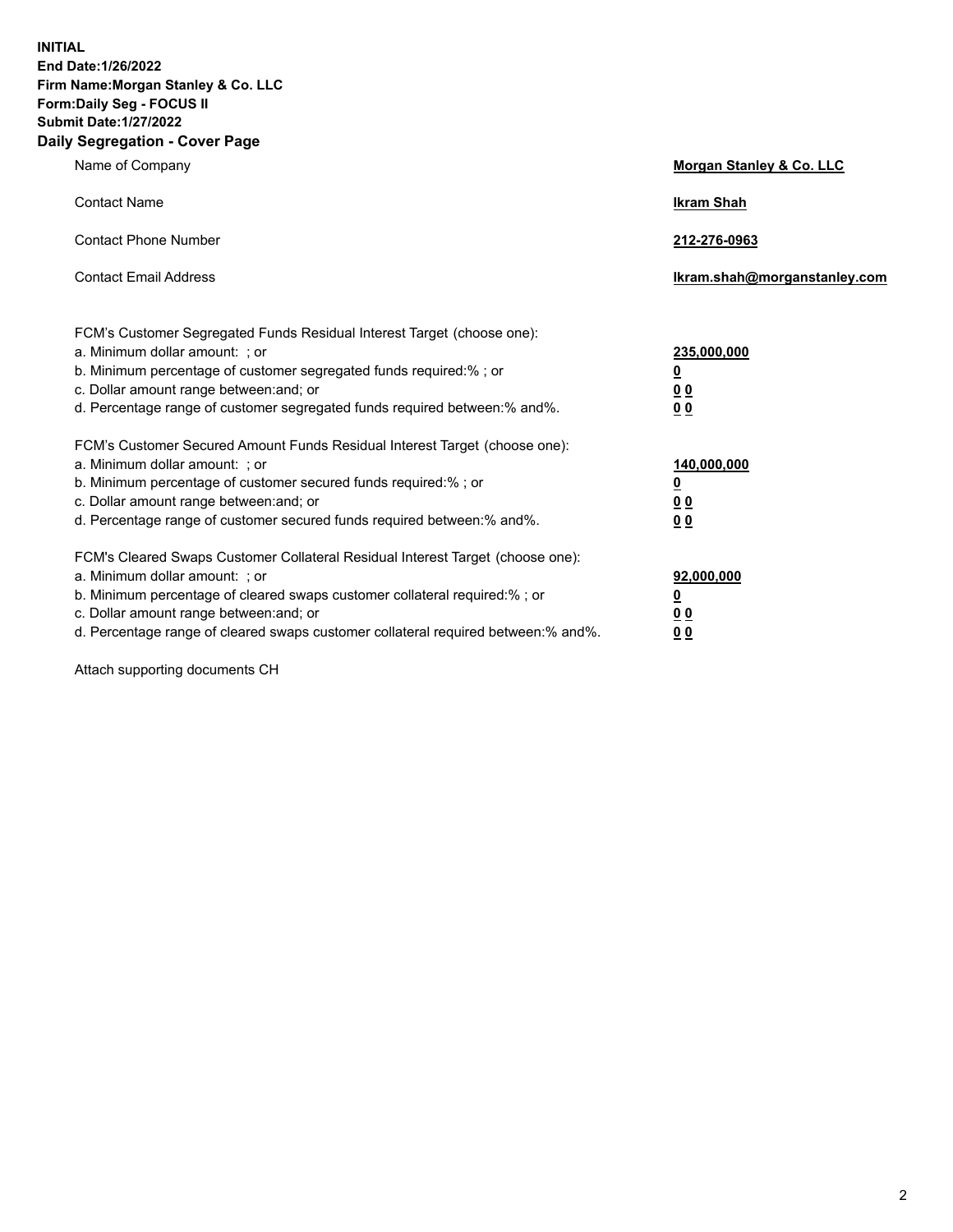## **INITIAL End Date:1/26/2022 Firm Name:Morgan Stanley & Co. LLC Form:Daily Seg - FOCUS II Submit Date:1/27/2022 Daily Segregation - Secured Amounts** Foreign Futures and Foreign Options Secured Amounts Amount required to be set aside pursuant to law, rule or regulation of a foreign government or a rule of a self-regulatory organization authorized thereunder 1. Net ledger balance - Foreign Futures and Foreign Option Trading - All Customers A. Cash **5,574,346,398** [7315] B. Securities (at market) **1,907,488,520** [7317] 2. Net unrealized profit (loss) in open futures contracts traded on a foreign board of trade **675,839,141** [7325] 3. Exchange traded options a. Market value of open option contracts purchased on a foreign board of trade **35,423,022** [7335] b. Market value of open contracts granted (sold) on a foreign board of trade **-21,871,330** [7337] 4. Net equity (deficit) (add lines 1. 2. and 3.) **8,171,225,751** [7345] 5. Account liquidating to a deficit and account with a debit balances - gross amount **13,921,261** [7351] Less: amount offset by customer owned securities **-12,054,248** [7352] **1,867,013** 6. Amount required to be set aside as the secured amount - Net Liquidating Equity

Method (add lines 4 and 5) 7. Greater of amount required to be set aside pursuant to foreign jurisdiction (above) or line 6.

## FUNDS DEPOSITED IN SEPARATE REGULATION 30.7 ACCOUNTS

- 1. Cash in banks
	- A. Banks located in the United States **653,887,475** [7500]
	- B. Other banks qualified under Regulation 30.7 **322,413,039** [7520] **976,300,514**
- 2. Securities
	- A. In safekeeping with banks located in the United States **558,400,991** [7540]
	- B. In safekeeping with other banks qualified under Regulation 30.7 **118,880,715** [7560] **677,281,706**
- 3. Equities with registered futures commission merchants
	-
	- B. Securities **0** [7590]
	- C. Unrealized gain (loss) on open futures contracts **2,070,956** [7600]
	- D. Value of long option contracts **0** [7610]
	- E. Value of short option contracts **0** [7615] **9,500,045** [7620]
- 4. Amounts held by clearing organizations of foreign boards of trade
	-
	- B. Securities **0** [7650]
	- C. Amount due to (from) clearing organization daily variation **0** [7660]
	- D. Value of long option contracts **0** [7670]
	- E. Value of short option contracts **0** [7675] **0** [7680]
- 5. Amounts held by members of foreign boards of trade
	-
	-
	- C. Unrealized gain (loss) on open futures contracts **673,768,185** [7720]
	- D. Value of long option contracts **35,423,022** [7730]
	-
- 6. Amounts with other depositories designated by a foreign board of trade **0** [7760]
- 7. Segregated funds on hand **0** [7765]
- 8. Total funds in separate section 30.7 accounts **8,390,197,930** [7770]
- 9. Excess (deficiency) Set Aside for Secured Amount (subtract line 7 Secured Statement Page 1 from Line 8)
- 10. Management Target Amount for Excess funds in separate section 30.7 accounts **140,000,000** [7780]
- 11. Excess (deficiency) funds in separate 30.7 accounts over (under) Management Target **77,105,166** [7785]

**0** [7305]

[7354] **8,173,092,764** [7355]

**8,173,092,764** [7360]

[7530]

[7570]

A. Cash **7,429,089** [7580]

A. Cash **0** [7640]

 A. Cash **4,809,588,975** [7700] B. Securities **1,230,206,813** [7710] E. Value of short option contracts **-21,871,330** [7735] **6,727,115,665** [7740] **217,105,166** [7380]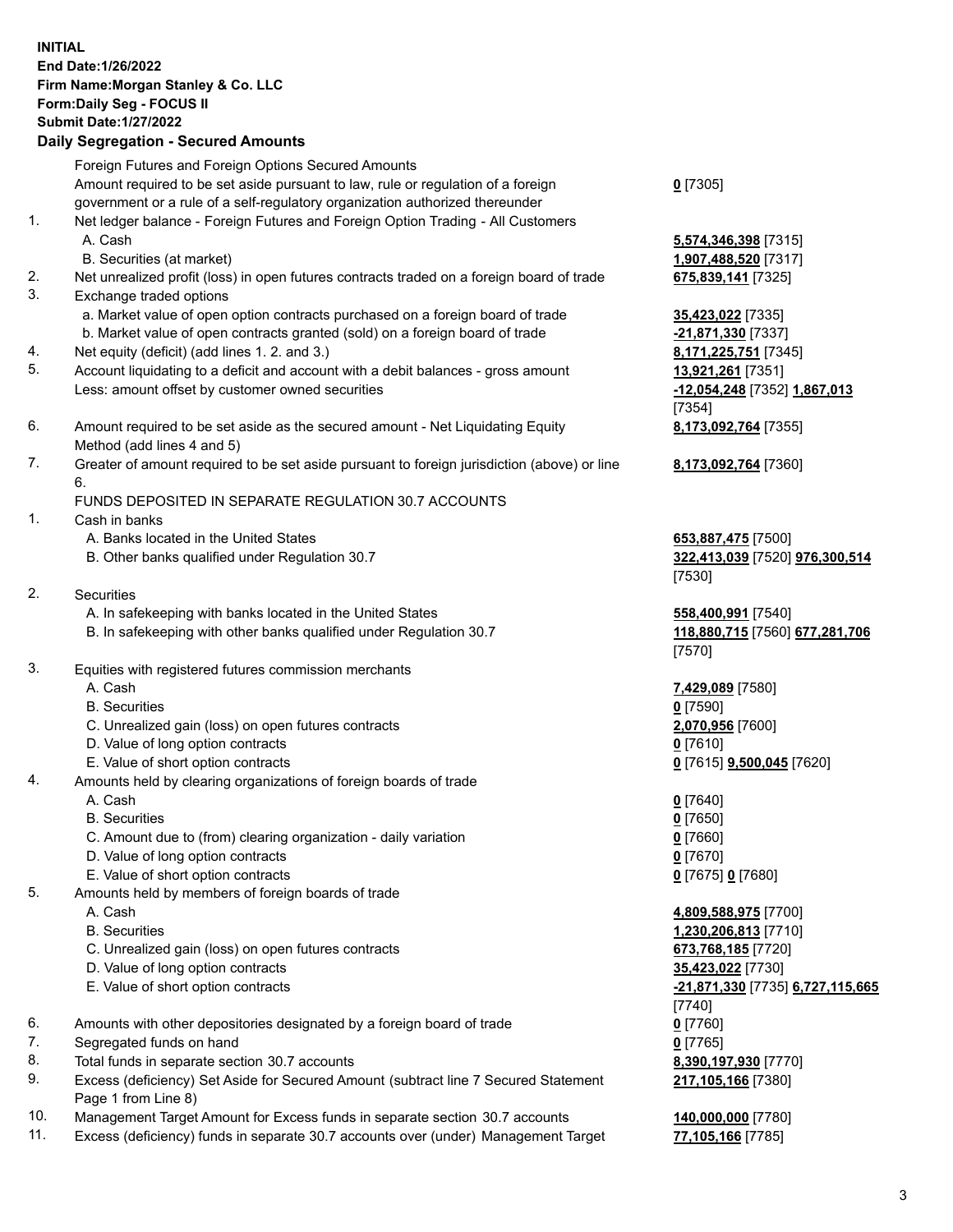**INITIAL End Date:1/26/2022 Firm Name:Morgan Stanley & Co. LLC Form:Daily Seg - FOCUS II Submit Date:1/27/2022 Daily Segregation - Segregation Statement** SEGREGATION REQUIREMENTS(Section 4d(2) of the CEAct) 1. Net ledger balance A. Cash **19,991,389,317** [7010] B. Securities (at market) **6,789,490,570** [7020] 2. Net unrealized profit (loss) in open futures contracts traded on a contract market **-3,538,190,014** [7030] 3. Exchange traded options A. Add market value of open option contracts purchased on a contract market **1,205,965,818** [7032] B. Deduct market value of open option contracts granted (sold) on a contract market **-753,815,905** [7033] 4. Net equity (deficit) (add lines 1, 2 and 3) **23,694,839,786** [7040] 5. Accounts liquidating to a deficit and accounts with debit balances - gross amount **474,354,410** [7045] Less: amount offset by customer securities **-471,080,848** [7047] **3,273,562** [7050] 6. Amount required to be segregated (add lines 4 and 5) **23,698,113,348** [7060] FUNDS IN SEGREGATED ACCOUNTS 7. Deposited in segregated funds bank accounts A. Cash **4,188,766,550** [7070] B. Securities representing investments of customers' funds (at market) **0** [7080] C. Securities held for particular customers or option customers in lieu of cash (at market) **1,094,998,498** [7090] 8. Margins on deposit with derivatives clearing organizations of contract markets A. Cash **13,604,093,491** [7100] B. Securities representing investments of customers' funds (at market) **0** [7110] C. Securities held for particular customers or option customers in lieu of cash (at market) **5,540,308,360** [7120] 9. Net settlement from (to) derivatives clearing organizations of contract markets **-942,963,557** [7130] 10. Exchange traded options A. Value of open long option contracts **1,205,965,818** [7132] B. Value of open short option contracts **-753,815,905** [7133] 11. Net equities with other FCMs A. Net liquidating equity **2,957,043** [7140] B. Securities representing investments of customers' funds (at market) **0** [7160] C. Securities held for particular customers or option customers in lieu of cash (at market) **0** [7170] 12. Segregated funds on hand **154,183,712** [7150] 13. Total amount in segregation (add lines 7 through 12) **24,094,494,010** [7180] 14. Excess (deficiency) funds in segregation (subtract line 6 from line 13) **396,380,662** [7190] 15. Management Target Amount for Excess funds in segregation **235,000,000** [7194]

- 
- 16. Excess (deficiency) funds in segregation over (under) Management Target Amount Excess

**161,380,662** [7198]